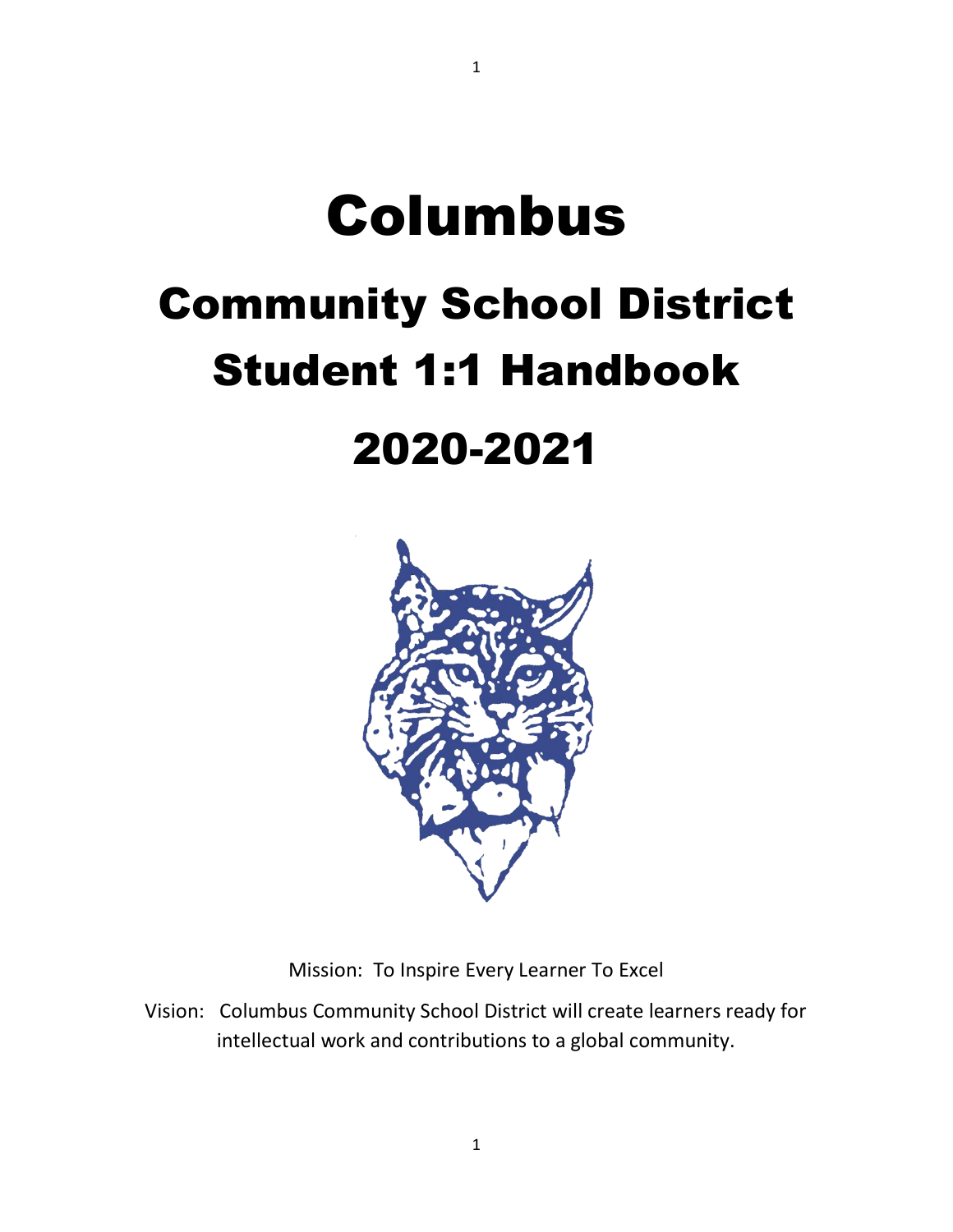| The Vision for Teaching and Learning in the Columbus Community School District Equipment4 |
|-------------------------------------------------------------------------------------------|
|                                                                                           |
|                                                                                           |
|                                                                                           |
|                                                                                           |
|                                                                                           |
|                                                                                           |
|                                                                                           |
|                                                                                           |
|                                                                                           |
|                                                                                           |
|                                                                                           |
|                                                                                           |
|                                                                                           |
|                                                                                           |
|                                                                                           |
|                                                                                           |
|                                                                                           |
|                                                                                           |
|                                                                                           |
|                                                                                           |
|                                                                                           |
|                                                                                           |
|                                                                                           |
|                                                                                           |
|                                                                                           |
|                                                                                           |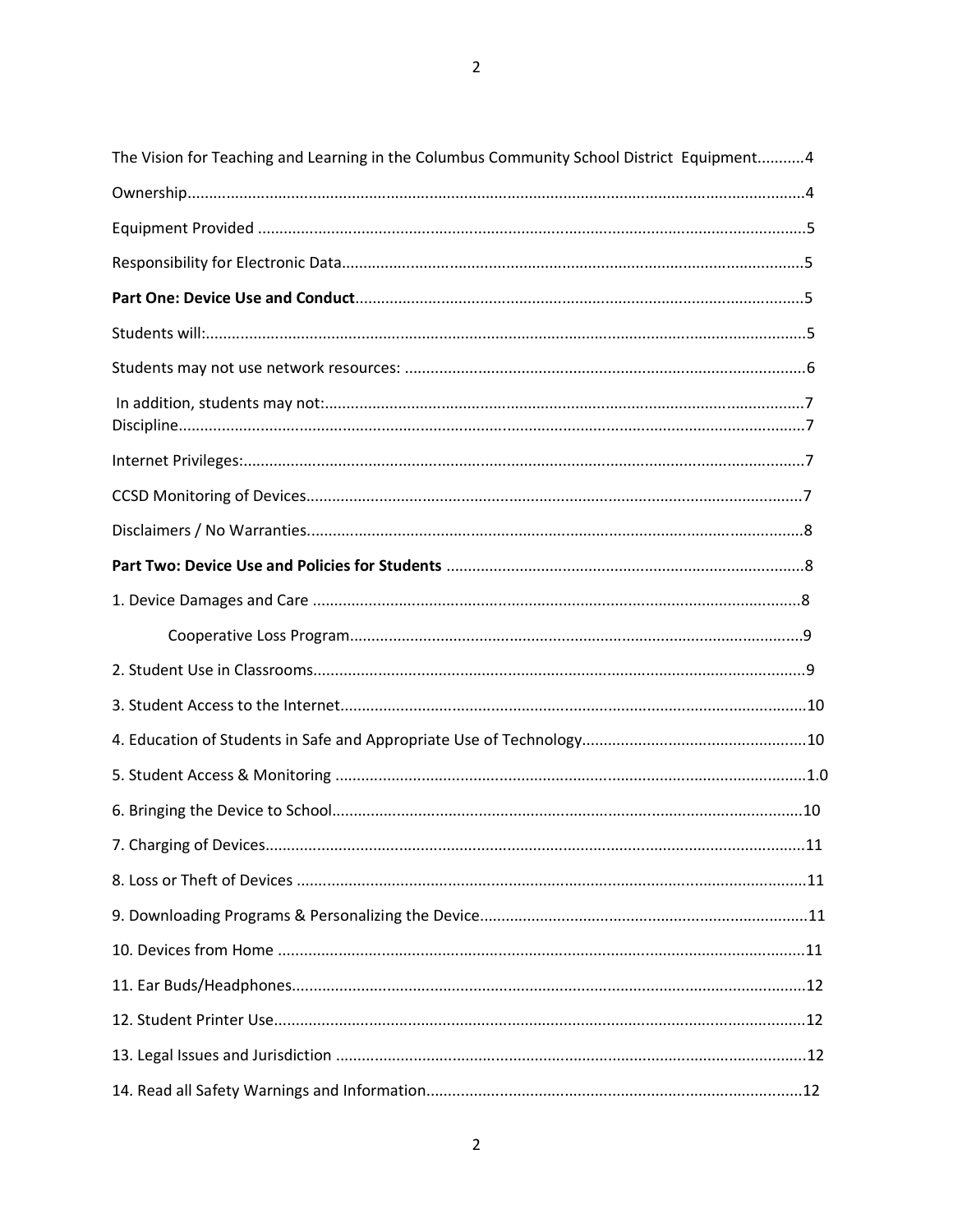District Chosen Device 2020: Hewlett Packard Probook 430G-7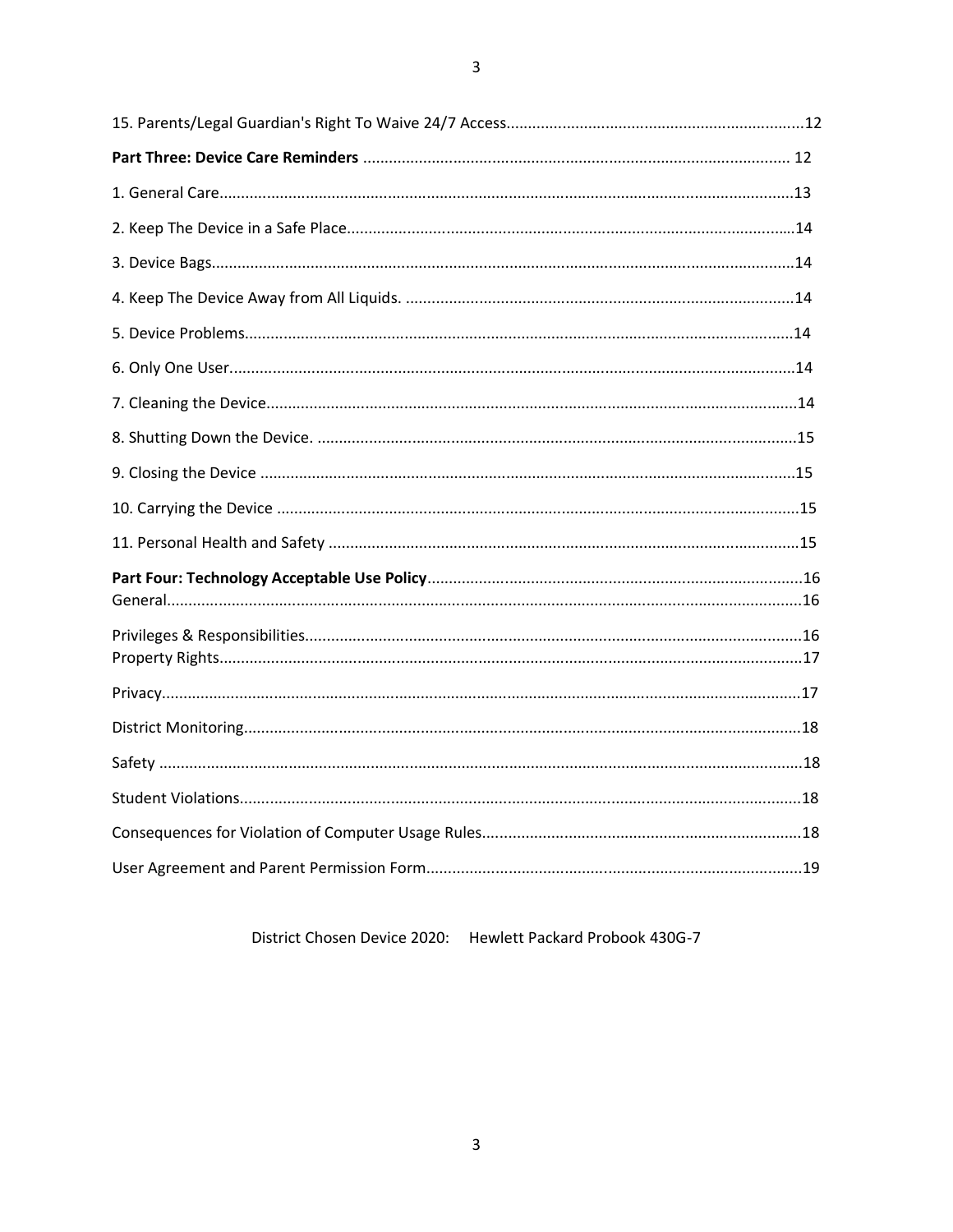# The Vision for Teaching and Learning in the Columbus Community School District

The 1:1 initiative gives students the tools to have instant access to the world of information and also to become producers rather than just consumers of information that is available through the use of technology. The goal of the initiative is to provide each 7th-12th grader in CCSD 24/7 access to a Device (Hewlett Packard, Probooks for 7-12th grade) and more technology opportunities to all students. The Columbus Community School District ("CCSD") is taking an aggressive initiative to transform teaching and learning within CCSD. The 1:1 initiative allows several things to occur for the benefit of student learning, some of these include the following:

● Promoting student engagement and enthusiasm for learning.

● Encouraging collaboration among students, teachers, parents/or legal guardians, community members, and people throughout the nation and world through interactive capabilities and opportunities.

- Reducing the use of worksheets and workbooks.
- Guiding students in their learning and production of knowledge.

● Allowing students access to information, along with an opportunity to connect it to their learning in a meaningful manner.

### **Equipment**

### Ownership

● CCSD retains sole right of possession and ownership of all Devices utilized in the 1:1 initiative, and grants permission to the Student to use the Device according to the rules and guidelines set forth in this document. Failure to follow the terms of this policy will result in disciplinary action, including but not limited to confiscation of any and all devices lent to the student and revocation of student access to CCSD technology, as well as any other disciplinary action deemed appropriate by CCSD policy.

CCSD reserves the right to monitor and log the use of its technology and network by users and examine user files and materials as necessary. Moreover, CCSD administrative staff retains the right to collect and/or inspect the Device at any time, including via electronic remote access; and to alter, add, or delete installed software or hardware. There is no reasonable expectation of privacy while using CCSD computers, networks, or technology.

#### Equipment Provided -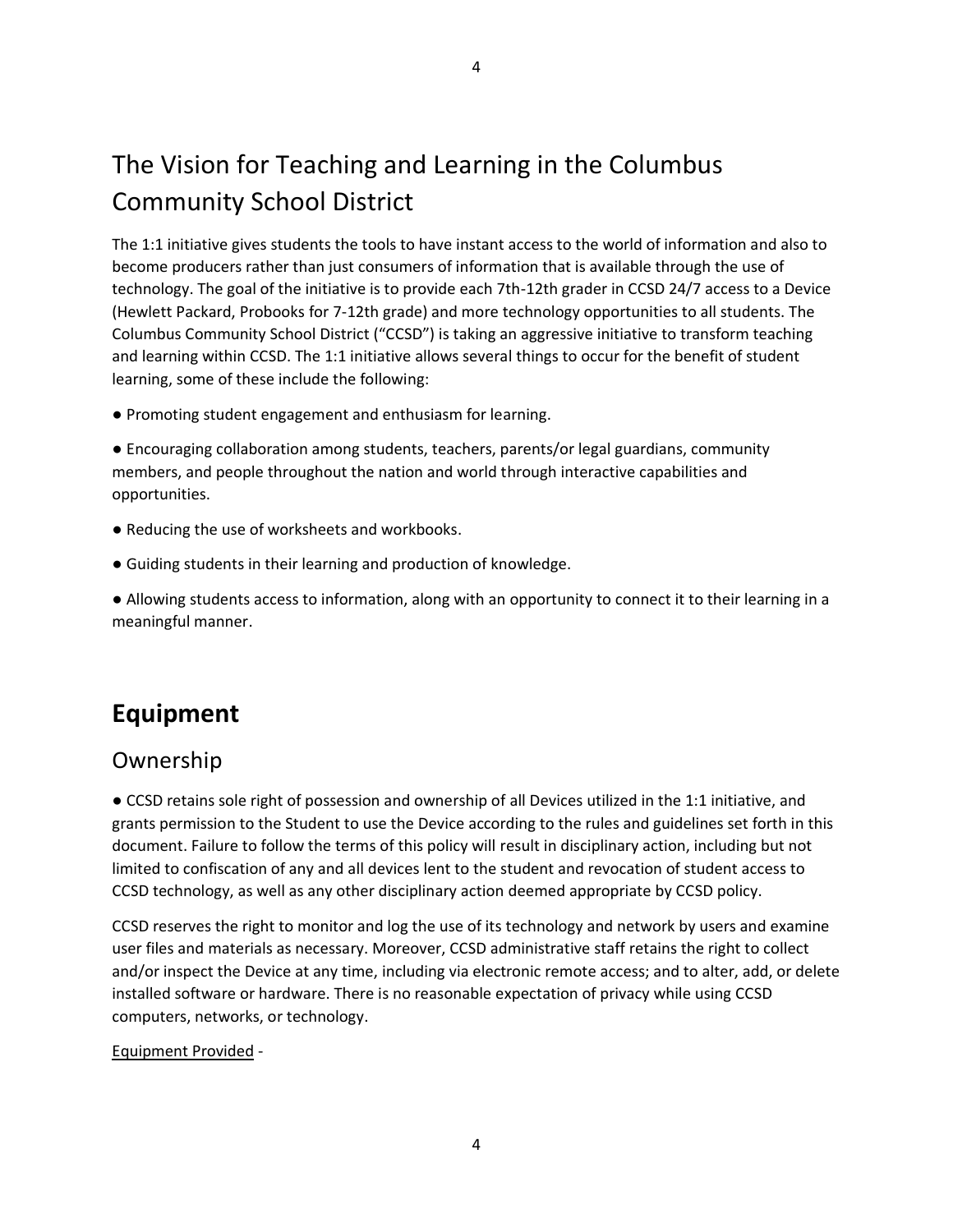All Devices include a protective bag or case, AC charger, software, and other miscellaneous items (hereinafter collectively referred to as the "Device"). CCSD will retain records of the serial numbers of provided equipment.

#### Responsibility for Electronic Data -

It is the sole responsibility of the Student to backup such data as necessary. CCSD provides a means for backup along with directions but does not accept responsibility for any such backup of student material.

#### Device Manual-

#### <http://h10032.www1.hp.com/ctg/Manual/c02285843.pdf>

### **Part One: Device Use and Conduct**

The primary goal of CCSD's available technology is to enrich the learning that takes place in and out of classrooms. Technology offers opportunities for exploration and analysis of academic subjects in ways that traditional instruction cannot replicate. Academic work for courses always takes priority over any other use of the Device and other media center equipment. The following is a list of rules and guidelines that govern the use of CCSD's Devices and network resources.

Students must always follow these rules and guidelines when using CCSD technology. Network Resources in this document refers to all aspects of the school's owned or leased equipment, including, but not limited to, computers, printers, scanners and other peripherals, as well as email, Internet services, servers, network files and folders, and all other technology-related equipment and services. These rules apply to any use of the school's network resources whether this access occurs while on or off campus.

The Columbus Community School District will be utilizing the Everfi digital citizenship modules to ensure all students are aware of the necessary good conduct of an online presence.

#### **Students will:**

● Only access the system for educational purposes during school hours (this includes the use of networked printers in the building).

● Use appropriate language and be respectful of others.

● Not use devices to engage in harassment, bullying, or cyberbullying of any individual as defined by CCSD Board Policy and Iowa Code Section 280.28.

- Observe and respect license and copyright agreements.
- Keep usernames and passwords and personal information confidential (Student names, telephone numbers, and addresses should NEVER be revealed over the system).

● Return the Devices to CCSD at the end of the school year for system updates and re-imaging of the Device.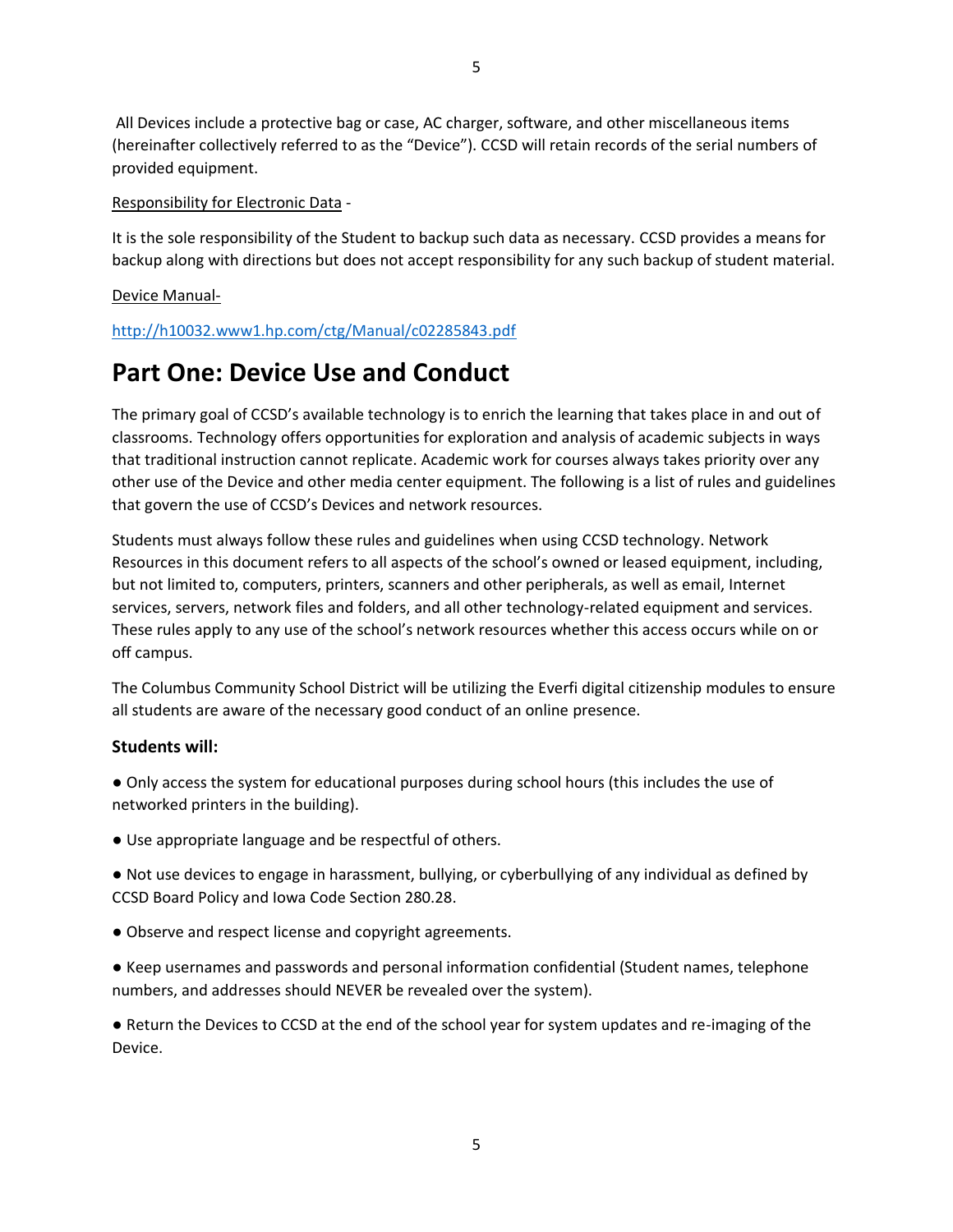#### *Students may not use network resources:*

● For accessing, viewing, downloading, displaying, transmitting, creating, or otherwise possessing or disseminating material that contains pornography, child pornography, obscenity, or sexually explicit, pervasively lewd and vulgar, indecent or inappropriate language, text, sounds or visual depictions.

● To download, stream or listen to Internet-based music, video and large image files not for schoolwork, as this slows the performance of the network for all users. CCSD will monitor the network for violations.

● To access Web sites or other content blocked by the District, via codes or any other method.

● To send file attachments through the school's email system that are greater than 20MB in size (The transfer process can hinder network speed and access to others. If there is a need to transfer large files, the technology department is to be contacted in order to make special arrangements.).

● To alter, add or delete any files that affect the configuration of a school Device other than the Device assigned for personal use.

● To conduct any commercial business that is not directly related to a course offered by CCSD in which the student is enrolled

● To conduct any activity that violates school rules, CCSD Board Policy, or the law (this includes adhering to copyright laws)

- To access the data or account of another user (altering files of another user is considered vandalism)
- To copy or install CCSD school software (copying school owned software programs is theft).

In addition, students may not:

- Bring in their own laptops from home to use at school.
- Attempt to change any CCSD network or server configuration or the configuration of the Device.

● Give out their home address or phone number to anyone on the Internet (this protects users from becoming potential victims of those with criminal intent).

● Ever use any option that "remembers" your password. The easiest way to breach security is to allow someone else to use your login account. Anyone who has access to your account, even for a few minutes, has access to your email, your local data, your server account, and any website to which you saved your password.

- Give username(s) and/or password(s) to anyone other than parents/or legal guardians.
- Video tape staff or students without their consent or knowledge, this includes (but is not limited to):

○ Webcams. ○ Laptops. ○ Cameras. ○ Cell phones. ○ or any other digital devices.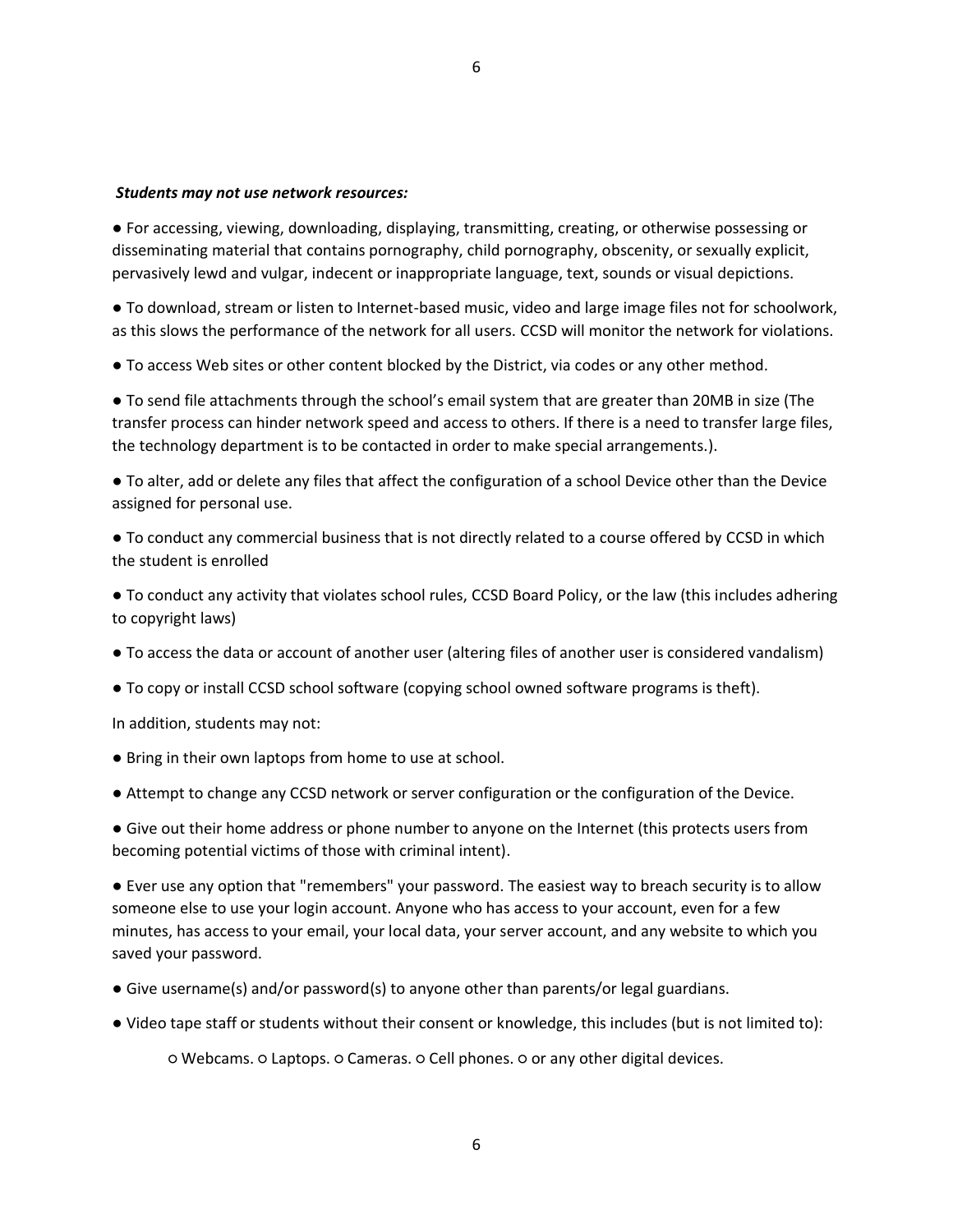● Use school issued email accounts in ways inconsistent with defined policy. Forward email commonly known as "SPAM," Unsolicited Commercial Email (UCE), or "junk email."

● I.M. (instant message) or chat during class unless related to academic expectations set forth by the instructor.

### **Discipline**

Any student who violates the rules and expectations relative to this Handbook and technology use will be subject to disciplinary action, up to and including suspension or expulsion from school. If there is evidence that a violation has occurred, then an CCSD administrator or designee will decide appropriate consequences in accordance with school policy and the law. Any student violations may also result in the student's access to CCSD technology being limited or revoked, or students having their hard drives restored to original settings. Students and parents/or legal guardians should reference the CCSD Jr/HS Handbook, "Behavior Guidelines" section for additional information on student discipline. The school will cooperate fully with local, state, or federal officials in any investigation related to any illegal activities conducted through the school's electronic system or devices.

### **Internet Privileges:**

Use of the Device and any CCSD network resource is a privilege, not a right. At each mid-term, quarter, and semester grading period, student grades will be evaluated to determine continued Internet privileges. Students earning an "F" for the term in one or more courses may be listed on a restricted Internet list for the remainder of the current term. The student will still be able to use technology and their but during this time, the student's Device will only have access to teacher--approved websites and content. This list will include school and home use. Only the instructor may request that the technology office add a particular website to a particular student's approved list. At the next grading period, student grades will be re-evaluated – passing all courses will allow the student to leave the restricted list, and failing the same course or a new course will result in continued participation on the list for the remainder of the next term.

# **CCSD Monitoring of Devices**

In compliance with the Children's Internet Protection Act ("CIPA"), CCSD is and will continue to do everything practicable to keep students safe when using technology. Currently the CCSD will be using Land School to monitor the district devices. This includes installing content filtering on all Devices. Filtering technology is not perfect, it is possible that restricted content may not always be stopped by filtering technology.

CCSD does not have control of content posted on the Internet, nor does it have control of incoming email. Sites and content accessible via the Internet may contain material that is defamatory, inaccurate,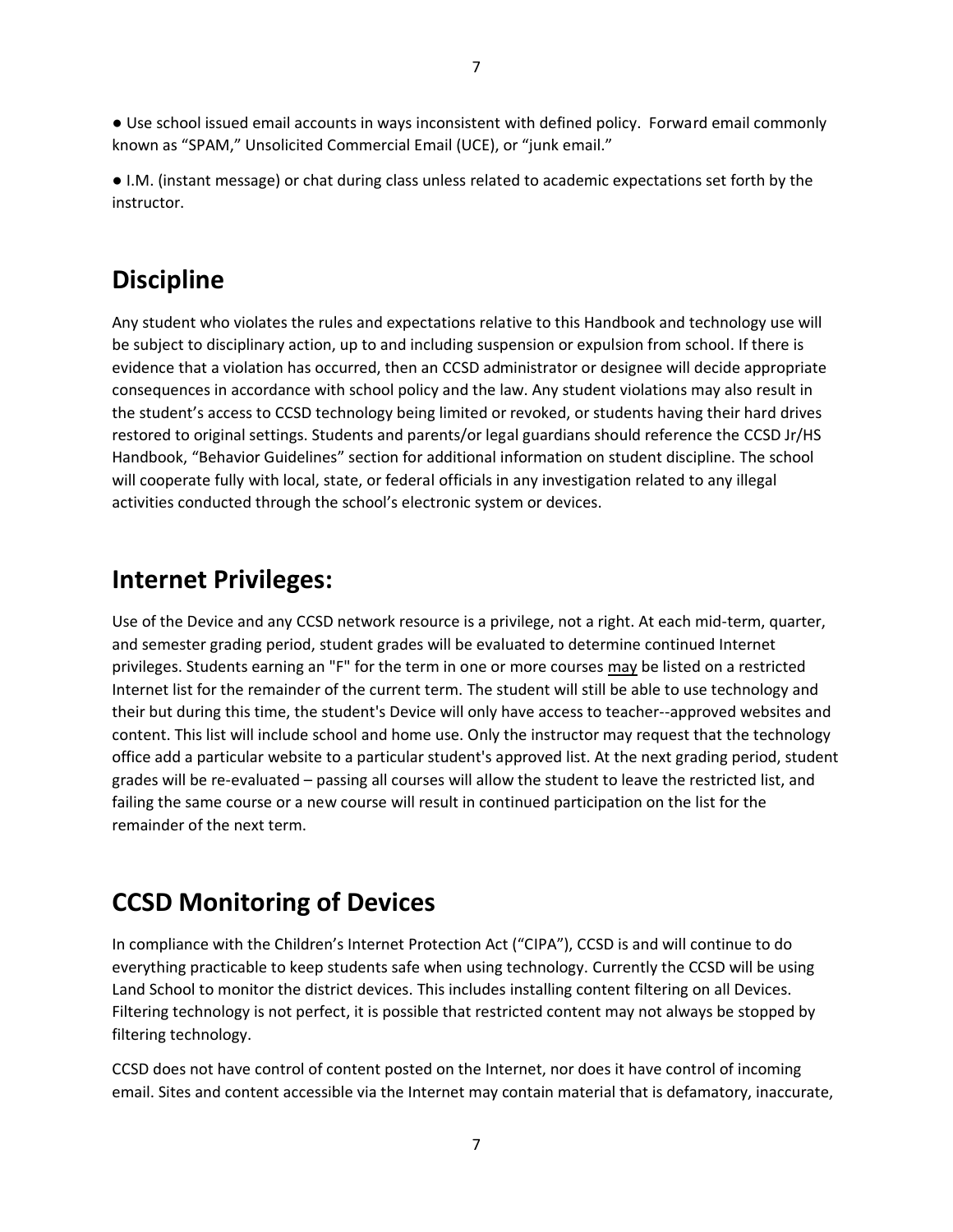abusive, obscene, profane, sexually oriented, threatening, racially offensive, illegal or otherwise inconsistent with the mission of the CCSD.

CCSD expects students to use technology appropriately and follow all policies when using the Internet, and believes that parent/or legal guardian supervision of technology use outside of school is of critical important to ensuring student safety and compliance with District policies and federal, state, and local law. Students found in violation of the policy will be subject to disciplinary action under CCSD policy.

### **DISCLAIMER/NO WARRANTIES**

CCSD account holders take full responsibility for their access to CCSD's network resources and the Internet. Specifically, CCSD makes no representations or warranties with respect to school network resources nor does it take responsibility for:

1. The content of any advice or information received by an account holder.

2. The costs, liability or damages incurred as a result of access to school network resources or the Internet.

3. Any consequences of service interruptions, loss of data, or delivery failures/misdeliveries, for whatever reason.

### **Part Two: Device Use and Policies for Students**

#### **1. Device Damages and Care Device Damages**

● If a Device is damaged, the school must be notified immediately. Fines are based on the "Cooperative Loss Program" scale below.

● CCSD reserves the right to charge the Student and Parent/or Legal Guardian the full cost for repair or replacement when damage occurs due to intentional conduct or gross negligence as determined by CCSD administration. Examples of gross negligence include, but are not limited to:

a. Leaving equipment unattended and unlocked. This includes damage or loss resulting from an unattended and unlocked Device while at school.

- b. Lending equipment to others other than one's parents/or legal guardians.
- c. Using equipment in an unsafe environment.
- d. Using the equipment in an unsafe manner.

● A student whose Device is being repaired will have access to a loaner Device in most cases. These Devices are called "Loaners" and will be available for students to use during the time of repair. If it is determined that the Device was damaged intentionally, the student will not be able to take the "Loaner" Device home.

● If the Device's charger is damaged or lost, the student is responsible for replacing it with the same model.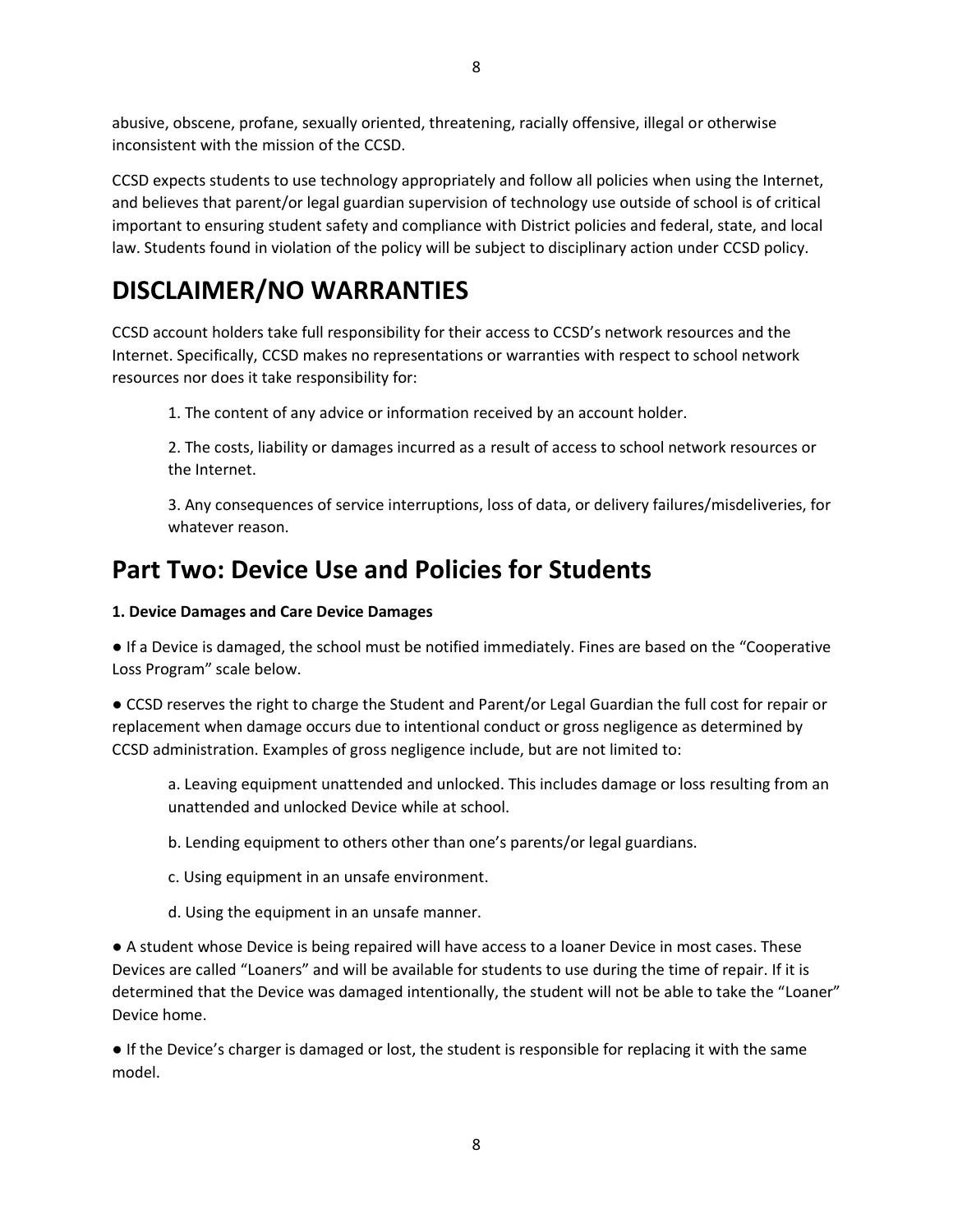● If the student leaves the school district and does not turn in the device and bag, CCSD will make a reasonable effort to obtain the device and bag. If those efforts are unsuccessful, CCSD will treat it like a stolen device and will notify the appropriate authorities.

### **Cooperative Loss Program**

● In the event of damage to the Device not covered by the warranty and within the student's control, the student and parent/or legal guardian will be billed a fine according to the following scale:

○ First Incident – up to \$100

○ Second Incident – up to \$250

○ Third and beyond Incident(s) – \$250 or the replacement cost of the device.

● This scale resets each calendar year.

● The administration has the authority waive the charge if the cause of damage is judged to be beyond the student's control and is viewed as an accident.

● Lost or stolen devices will be assessed the full device cost and the student may lose the right to take future devices home.

#### **2. Student Use in Classrooms**

● Students will be required to take their Device to each class each day, unless told differently by the teacher for that specific day.

● When the Device is not being used in class it is to be closed or partially closed (as determined by the teacher).

#### **3. Student Access to the Internet**

● At school, students will have access to the Internet through the school network. When not at school, students can access the Internet on district Devices if they have Internet access available to them in their home or other locations. CCSD will not provide students with Internet access outside of school. The Device's content filter will also be in place when students access the Internet outside of the school. Therefore, sites that are "blocked" at school will also be "blocked" in other locations where students access the Internet.

● Students may access the Internet on their district Device at any time outside of school. As with any other Internet-enabled Device, CCSD recommends that parents/or legal guardians monitor their student's time and activities on the Internet. Students should understand that their parent's/guardian's rules about Internet usage outside of school are applicable even when the student is using their district Device

#### **4. Education of Students in Safe and Appropriate Use of Technology**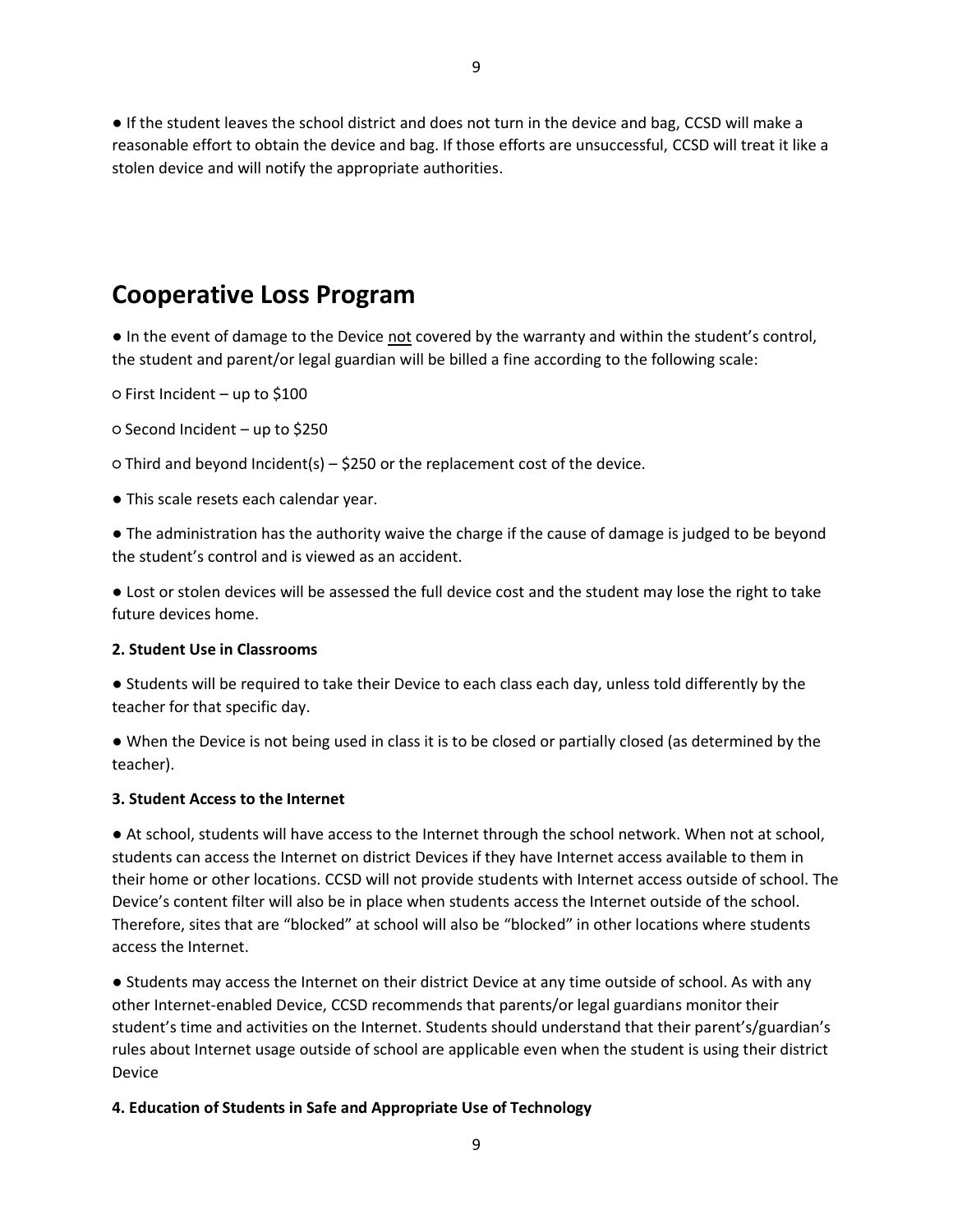All Students will utilize the Everfi: Ignition program, which will cover issues of Digital Citizenship, Cyberbullying, and appropriate usage.

● Students will receive instruction in safe, ethical, and appropriate use of technology prior to issuance of a Device. It is important that students are aware of safe and appropriate use of technology for their own protection, and to ensure the safety of others.

● Topics covered in these learning sessions will include information on cyberbullying and cyberharassment, inappropriate web sites, online safety including use of social networking platforms and chat rooms, plagiarism, and misuse of the equipment. Students will also learn how to respond to inappropriate or unsafe situations that may arise on the Internet.

#### **5. Student Access & Monitoring**

● There is no reasonable expectation of privacy while using CCSD computers, networks, or technology. Ultimately the Device is the property of CCSD, and CCSD has the right to determine what is appropriate and to search the Device if necessary, at any time.

● CCSD's filtering software allows CCSD to block websites that are inappropriate for students whether they are accessing the web via CCSD wireless network or if they are connected to the Internet at other locations.

● Software also allows for screen monitoring while at school, which makes it possible for appointed CCSD personnel to monitor student Device screens.

● Students who access inappropriate sites or are accessing sites during the school day that are not related to a class they are in will be subject to disciplinary action.

● If prohibited or inappropriate Web sites or content are accessed by accident, the student should immediately leave the site and report the incident to an adult.

NOTE: The Columbus Community School District will continue to expand "digital citizenship" in which students are educated on acceptable standards of online behavior. The best filtering software in the world cannot match the combination of education and supervision at school and home.

#### **6. Bringing the Device to School**

● It is imperative that students bring their Device and charging unit to school each day for their learning. Teachers will be designing their lessons and classrooms based on students having access to their Device.

● The Device must always be kept in the carrying bag when it is not being used.

● Students who accidentally leave their Device at home may have access to a limited number of Devices ("Loaners") that are available from appointed locations. Students will be able to "sign-in" to their account on the server but will not be allowed to take this Device home with them. Students will be allowed one "Loaners" per semester, subject to availability, if they forget their Device at home.

#### **7. Charging of Devices**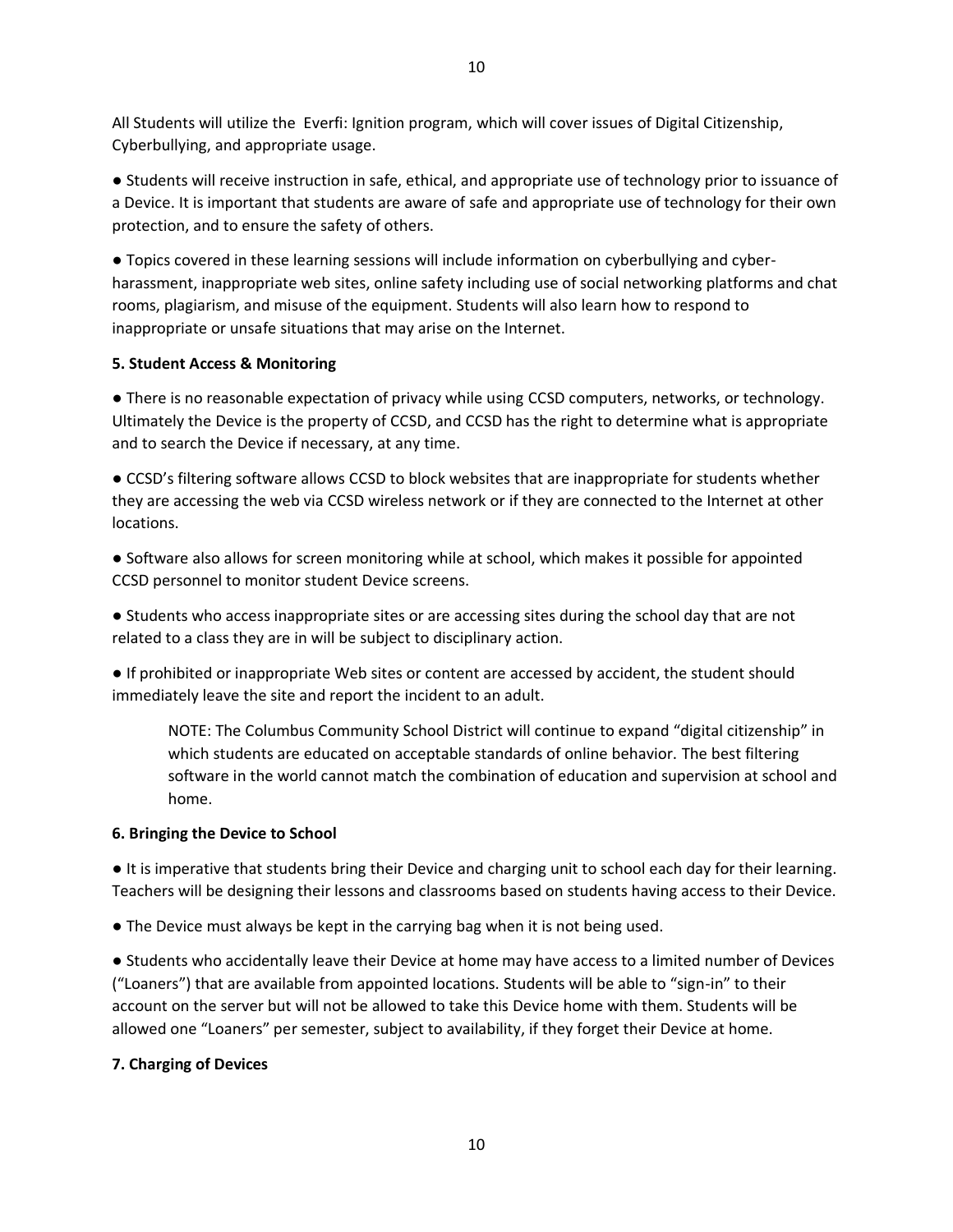● It is the students' responsibility to have their Devices charged each day when they come to school. During a normal school day, a typical HP laptop fully charged (through a normal electrical outlet) can be used the entire day for classes with no additional charging required. Students must be responsible and charge their Devices before coming to school. If a student comes to class with a Device that is not charged, specific consequences may occur for the student.

● Students should establish a routine at home for the charging of the Devices so that it can charge overnight. The charging time of the Device and responsibility is very similar to the charging of a cell phone.

● It is the student's responsibility to maintain the power adapter and cable. The student or parent/or legal guardian will replace lost or damaged power adapters or cables with the same model. It is recommended that students NOT use the prongs on the charger to wrap the power cord, as over time, this has proven to damage the cord.

#### **8. Loss or Theft of Devices**

● Devices that are lost or stolen need to be reported to the school's main office immediately.

● If a Device is lost or stolen the student will be financially responsible for its replacement based on the "Cooperative Loss Program".

● If a Device is stolen or vandalized while not at an CCSD sponsored event, the parent/or legal guardian shall file a police report and notify the school's main office as soon as possible.

● NEVER take your Device to the locker rooms at CCSD. It is safest to keep them locked in the locked school locker assigned to each student.

#### **9. Downloading Programs & Personalizing the Device**

● Only CCSD's Technology Department or its authorized representatives may install applications on student Devices.

● All students will be able to personalize their Device through the legal downloading of music, although some specific sites such as software sharing sites, torrents, and other music/peer-to-peer sites will not be accessible to students. In addition, screen savers, wallpaper and other pictures may be placed on the Device. All items must be appropriate and not violate any CCSD policy or rule.

● Stickers and other markings on the outside of the Device will not be allowed. Each Device is easily identified by a specific numbering system ("Asset Tag") that is placed on the Device by the Technology Department and may NOT be removed.

● Removable protective coverings may be purchased from third party vendors, at the student's sole expense. Please check with the Technology Department regarding specific models.

#### **10. Devices from Home**

● Students are not allowed to bring their own computers from home to use or connect to CCSD's network. Devices at CCSD are all provisioned with the same basic programs and structures.

#### **11. Ear Buds/Headphones**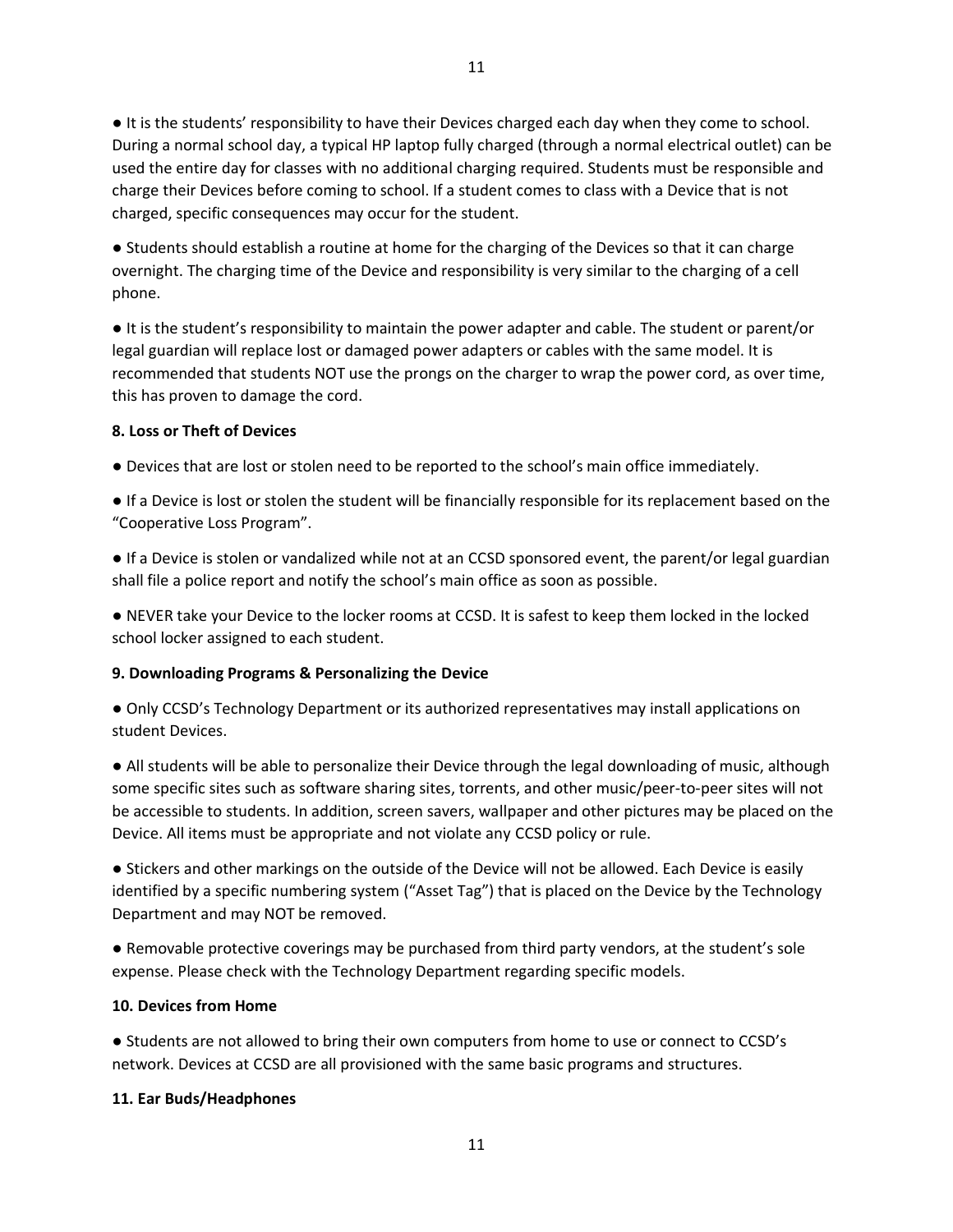The uses of ear buds/headphones in class and/or during study times are at the teacher/supervisor's discretion. Ear buds/Headphones will not be provided by the CCSD.

#### **12. Student Printer Use**

● Students may have access to designated printers in the building.

● CCSD expects that the need to print materials on paper will be reduced as a result of students' ability to send assignments and other materials to their teachers through their Device.

#### **13. Legal Issues and Jurisdiction**

● Because the CCSD owns and operates the equipment and software that compose our network resources, the school is obligated to take steps to ensure that all equipment and facilities are used legally. Any illegal use of network resources is prohibited. All content created, sent, accessed or downloaded using any part of CCSD's network resources is subject to the rules stated in this policy. CCSD monitors its network and may investigate electronic incidents even if they happen after school hours and outside of school. CCSD reserves the right, if needed, and at its sole discretion, to remotely access, open, examine, and/or delete electronic files that violate this or any other District Policy.

#### **14. Read all Safety Warnings and Information**

● Students and their parents/or legal guardians are strongly encouraged to review the user information for this Device to understand more about the Device, its capabilities, and required care.

#### **15. Parents/Legal Guardian's Right to Waive 24/7 Access**

● Parents/Legal Guardians have the right to waive their child's 24/7 access to the Device by filing a written waiver with the school's main office. A record of that waiver will be kept on file. The student will still have access to the Device while at school but will not be allowed to remove the Device from school. A location will be provided to store and charge the Device at school. The decision to either waive the right to 24/7 access or to participate in 24/7 access to the Device can be made at any time during the school year.

### **Part Three: Device Care**

Reminders: Students are expected to follow all the specific guidelines listed in this document and take any additional common-sense precautions to protect their assigned Device. Loss or damage resulting from failure to abide by the details below may result in a fine. Please refer to the "Cooperative Loss" section.

#### **1. General Care**

● Treat this equipment with as much care as if it were your own property.

● Do not attempt to remove or change the physical structure of the Device, including the keys, screen cover or plastic casing. If these actions are taken, families will be assessed a fine based on the "Cooperative Loss" program. Here are some examples: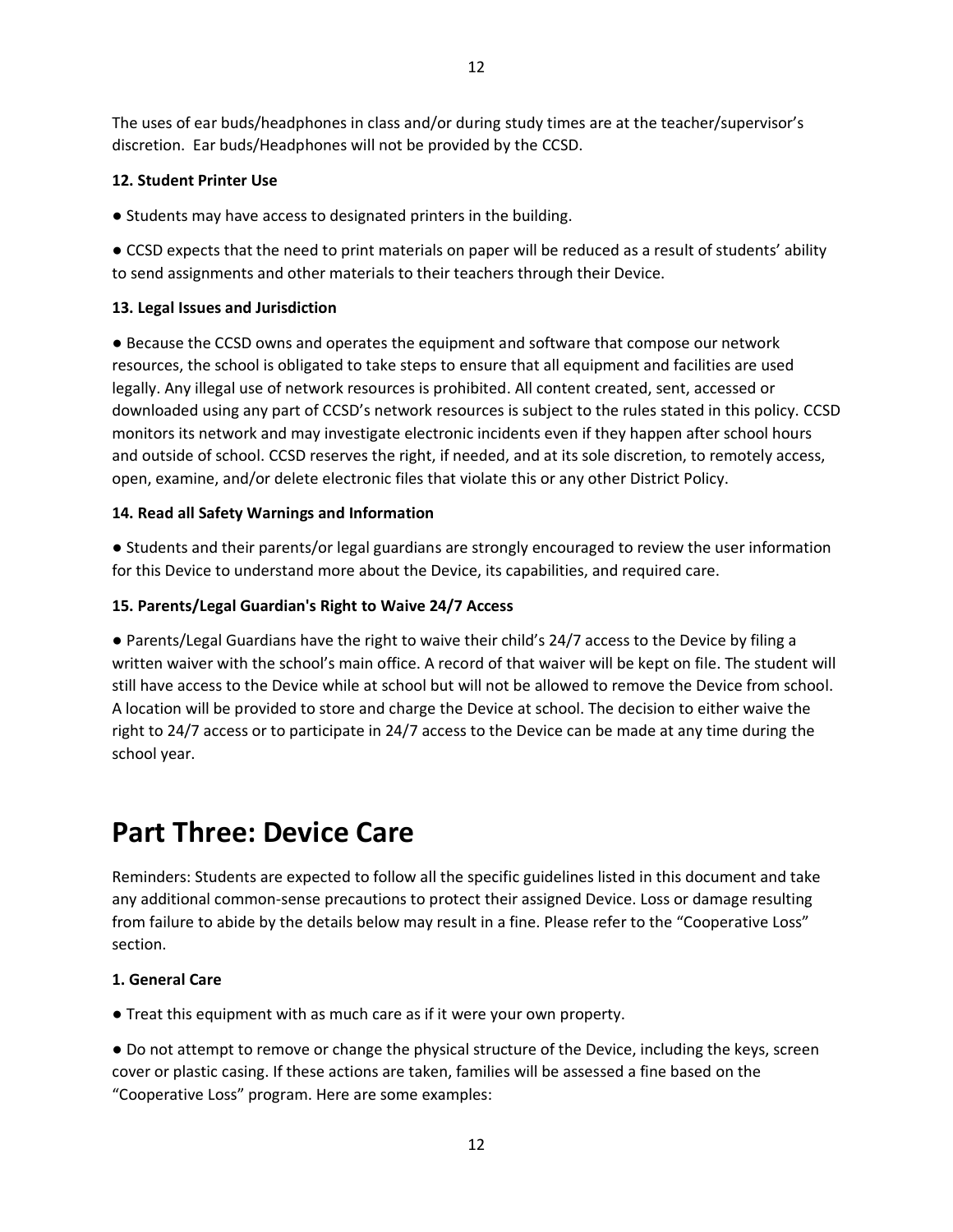○ Keys are ripped off/removed;

○ Charging port damaged.

- Do not remove or interfere with the serial number or any identification placed on the Device.
- Keep the equipment clean. For example, don't eat or drink while using the Device.
- Do not do anything to the Device that will permanently alter it in any way.
- Back up your data. Never consider any electronic information safe when stored on only one device.
- Do not put stickers or use any type of markers on the Device.

● Removable computer skins or protective covers may be purchased at the student's sole expense, but the following guidelines must be followed: The promoting of products, which are illegal for use by minors such as alcohol, tobacco, or drugs. The displays of obscene material, profanity, or references to subversion are not appropriate. Computer skins should show respect for yourself, those around you, the school and the community. Computer skins not appropriate for a school setting will be removed.

● Removable computer skins/covers purchased must fit the computer properly and cause no damage when removed.

● DO NOT charge your Device while it is in the bag. Ensure the computer has air circulation while charging.

● Close the lid of the computer when it is not in use, in order to save battery life and protect the screen.

● NEVER walk from one location to another with an open computer. This is applicable at school and at home.

#### **2. Keep the Device in a Safe Place**

● The Device bag, along with the Device and other equipment, must be stored in a safe place (A locker, when locked, is considered a safe place). The Device should not be left on the floor where it might be stepped on, or within reach of small children or pets. The Device should not be left in a car or anywhere it might be exposed to extreme temperatures.

● Devices left in bags in unattended classrooms or other areas are considered "unattended" and will be confiscated by faculty or staff as a protection against theft. If confiscated, the student will receive a warning before getting the Device back. If the Device is confiscated a second time, the student may be required to get a parent/or legal guardian signature acknowledging financial responsibility before getting the Device back, along with other potential appropriate consequences. Unattended and unlocked equipment, if stolen – including at school – will be the student's responsibility.

● If on an athletic team, the Device should never be left in school vans, in the gym, in a locker room, on playing field, or in other areas where it could be damaged or stolen.

● Avoid storing the Device in a car other than in a locked trunk. The locked trunk of a car would be an acceptable storage place as long as it's not excessively hot or cold.

#### **3. Device Bags**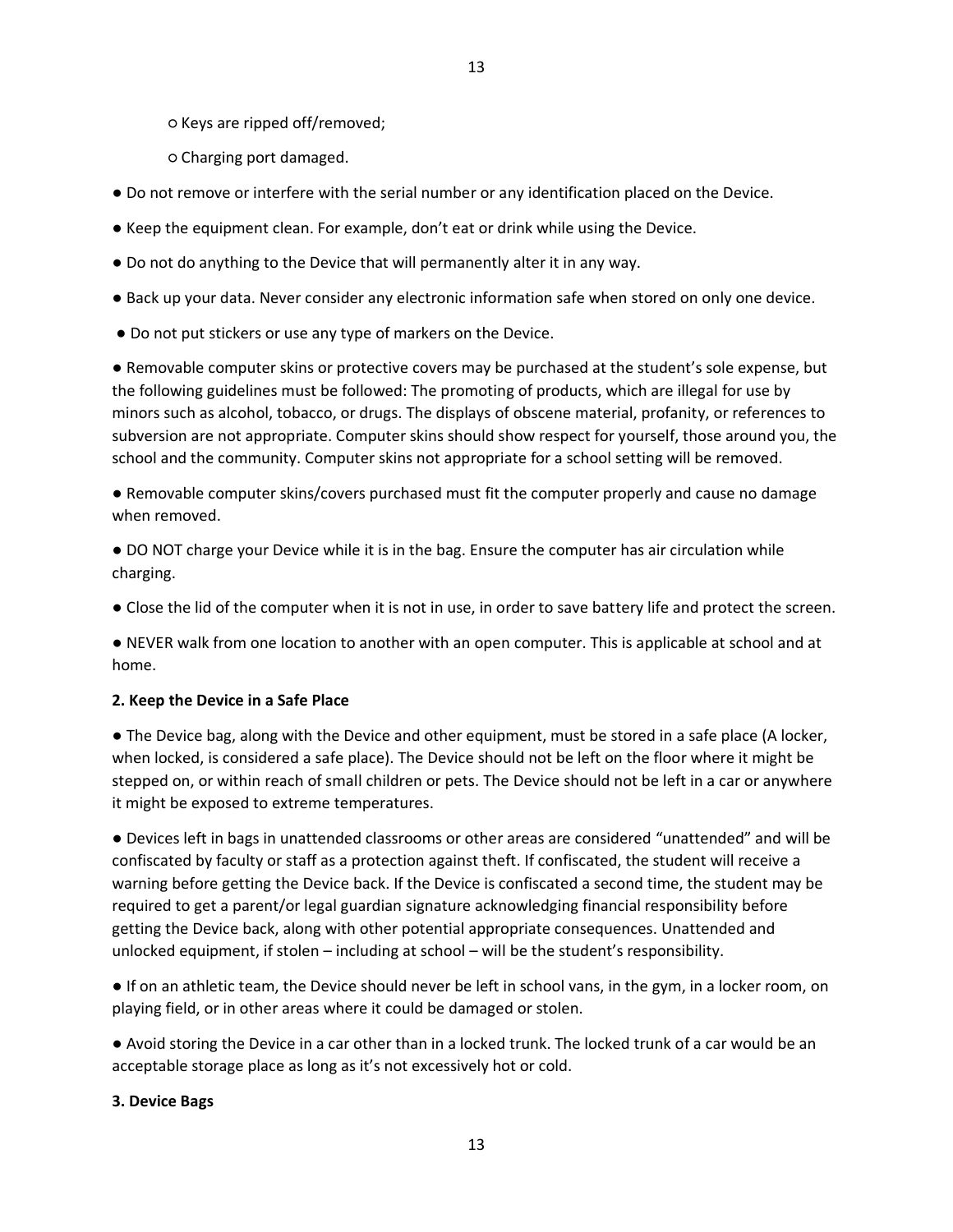● Each student will be given a protective bag that they are required to use to carry their Device in during the school day and outside of school. This is the only bag that is approved for the Device to be placed in. It is specially designed for the Device that students are using. It is important to keep the bag clean and take time to remove any items like paper clips that can scratch the exterior of your Device. Static electricity may develop in the bag during the cold, dry winter months, and a simple solution to reduce this problem and to keep your bag smelling fresher is to put a dryer sheet in your bag.

#### **4. Keep the Device Away from All Liquids.**

● Exposure to liquids will severely damage a Device and will result in large repair costs. Water, pop, juice, power drinks, coffee, etc. will all ruin your Device completely. Open cans of pop and cups of coffee (even those with lids) are especially dangerous. Do not put a bottle of water/pop/etc. in your backpack with your Device–even if it is sealed.

#### **5. Device Problems**

● It is always a student's responsibility to maintain a 100% working Device.

● If the Device is not working properly the student needs to first talk to the teacher in the class to determine if some minor troubleshooting will take care of the problem. If the problem still exists, the student must take the Device to the appointed technical support location as soon as possible after discovery of the problem. If the Device cannot be fixed immediately, the student may be issued a different Device to use on a temporary basis.

● If you are away from the school and need assistance, send an email to CCSD Technology Portal. This will generate a "help" ticket and can be accessed 24/7. Even though response will not be immediate, district personnel capable of finding a solution will be notified and the problem taken care of in as timely a manner as possible.

● Do not attempt to remove or change the physical structure of the computer, including keys, screen cover or plastic/aluminum casing. Doing so will void the warranty, and the student/family will be responsible for any repairs based on the "Cooperative Loss Program".

● When in doubt, ask for help.

#### **6. Only One User**

● NEVER allow anyone else to use your Device. Parents or guardians may utilize the Device for the sole purpose of monitoring a student's use or classwork; personal or business use of a Device by a parent or guardian is prohibited. Loss or damage that occurs when anyone else is using it will be the student's responsibility.

#### **7. Cleaning the Device**

● Device screens show fingerprints and smudges easily but be sure to follow proper cleaning procedures to keep your screen looking new. Never use a chemical to clean the screen. Use a soft, dry, lint-free cloth in most cases when cleaning the Device. If necessary, the cloth may be dampened slightly to assist in the cleaning areas that do not appear to be coming clean with the dry cloth. Screens can cost over \$500 to replace, so it is imperative that they are cleaned appropriately (as listed above).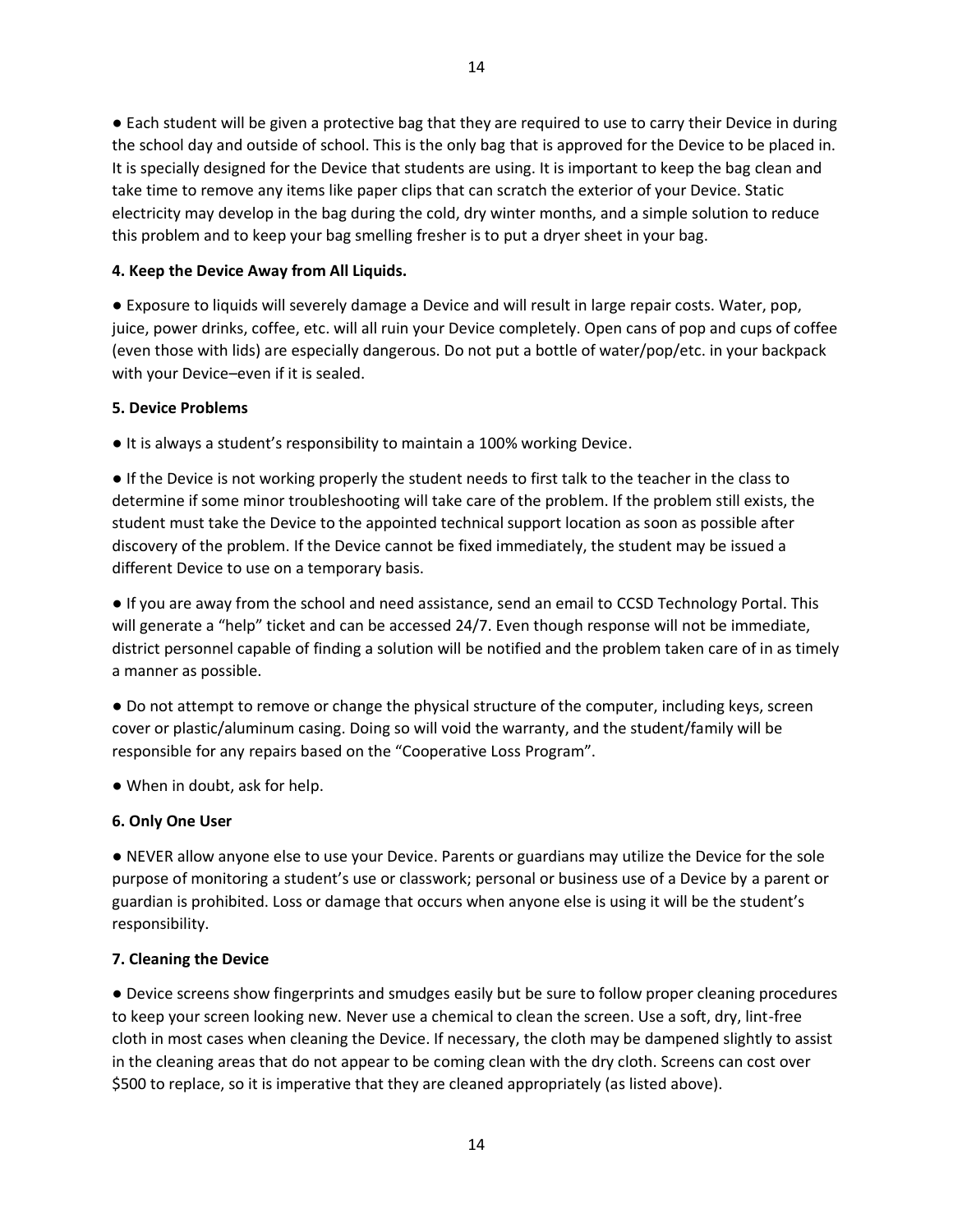● Read and follow any maintenance alerts from the school technology personnel or the administration office.

#### **8. Shutting Down the Device.**

● Fully shut down the Device when it won't be used for an extended duration. Simply putting your Device to sleep and not using it for several days can drain the battery to a point where it may no longer accept a charge.

#### **9. Closing the Device**

● When you put your HP laptop "to sleep" by closing the display screen the drive continues to spin briefly while saving data. Moving the computer abruptly before the sleep light pulses may damage the hard drive and cause data loss.

● The laptop lid/screen needs to be completely closed when moving it from one point to another.

● Make sure no foreign objects are in between the screen and keyboard when the lid is closed otherwise the screen may be broke or damaged.

#### **10. Carrying the Device**

● Always completely close the lid and wait for the HP Laptop to enter sleep mode before moving it, even for short distances. Movement while the HP Laptop is on can result in permanent damage to the harddrive and therefore the loss of all data. Sleep mode is sufficient.

● Always store the Device in the protective bag provided by CCSD.

● Bring the provided bag to classes and use the bag whenever transporting. Note: do not store anything (e.g., cords, papers or disks) in the area within the case designed for the Device other than the Device itself as this may damage the screen.

● We recommend that you carry the protective bag to and from school inside your normal school pack. The "vertical sleeve" style bag was chosen expressly for this purpose. Simply slide the Device in and out while leaving the case within the school pack. Do not overstuff your pack – extreme pressure on the Device can cause permanent damage to the screen and other components. No books should be placed on your Device.

● Do not grab and squeeze the Device, as this can damage the screen and other components.

● Never carry your laptop by the screen.

#### **11. Personal Health and Safety**

● Avoid extended use of the computer resting directly on your lap. The bottom of the laptop can generate significant heat and therefore cause temporary or permanent injury. Use a barrier, such as a book or devices made specifically for this purpose, when working on your lap. Also, avoid lap--based computing while connected to the power adapter as this will significantly increase heat production.

● Avoid lengthy use involving repetitive tasks (such as typing and use of the trackpad). Take frequent breaks as well as alter your physical position (typing while standing, sitting, leaning, etc.) to minimize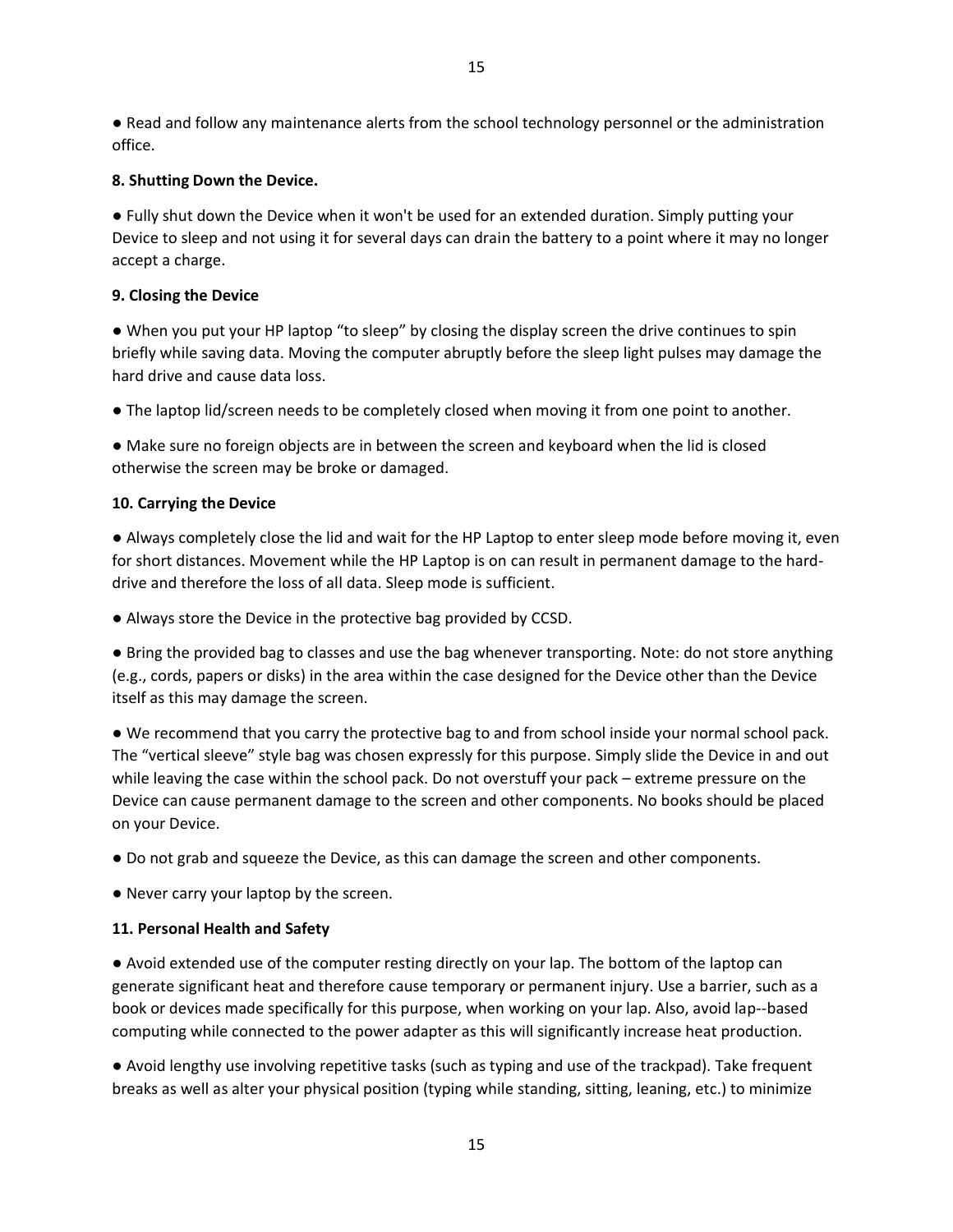discomfort. If possible, set up a workstation at home with an external keyboard and mouse that allows you to situate the screen at eye--level and the keyboard at lap--level.

● Parents/or legal guardians and students should review the safety warnings included in the Apple user guide which can be found and downloaded at

### **Part Four: Technology Acceptable Use Policy**

### **General**

CCSD is committed to making available to all student and staff members access to a wide range of electronic learning facilities, equipment, and software, including computers, computer network systems, devices brought to school by students and staff, and the Internet connection. The goal in providing this technology and access is to support the educational objectives and mission of the Columbus Community School District to ensure excellence in education for every student. CCSD has the right to place reasonable restriction on the material accessed and/or posted by its computers, computer network, and/or Internet connection. The use of technology resources must be in support of CCSD's educational objectives. Access to various technology resources is available to users for academic-related purposes only unless written notification is provided to building administration by parent/guardian. A 'user' includes but may not be limited to the following: student, faculty, administrator, staff, volunteer, support personnel. The goal of providing technology resources is to promote educational excellence by facilitating teaching and learning, research, production, innovation, communication, and collaboration. Access is a privilege, not a right. Permission from parents or guardians is required before students may access the computer network services. All school district users must sign an Acceptable Use Agreement before access is permitted. Technology resources not only include district-owned hardware and servers, but all resources used in the infrastructure, including personal devices. The infrastructure includes the wired network as well as the wireless network and the utilization of bandwidth associated with each segment of the network (e.g. user accessing district network using personal device).

### **Privileges & Responsibilities**

Usage of CCSD's network and the Internet computer networking capabilities must be directly related to education consistent with the instructional objectives of this district. Neither the Local Area Network nor the Internet may be used for personal or frivolous reasons. Access to these facilities imposes certain responsibilities and obligations. Users are expected to abide by the generally accepted rules of digital etiquette and district policies. Users are not to modify the standard configuration of any computer or other technologies. Users should report any malfunction, inappropriate material or improper usage to the appropriate staff. Users should not use technology in any way that disrupts use by others or creates a hostile learning environment.

Examples of prohibited conduct include but are not limited to the following: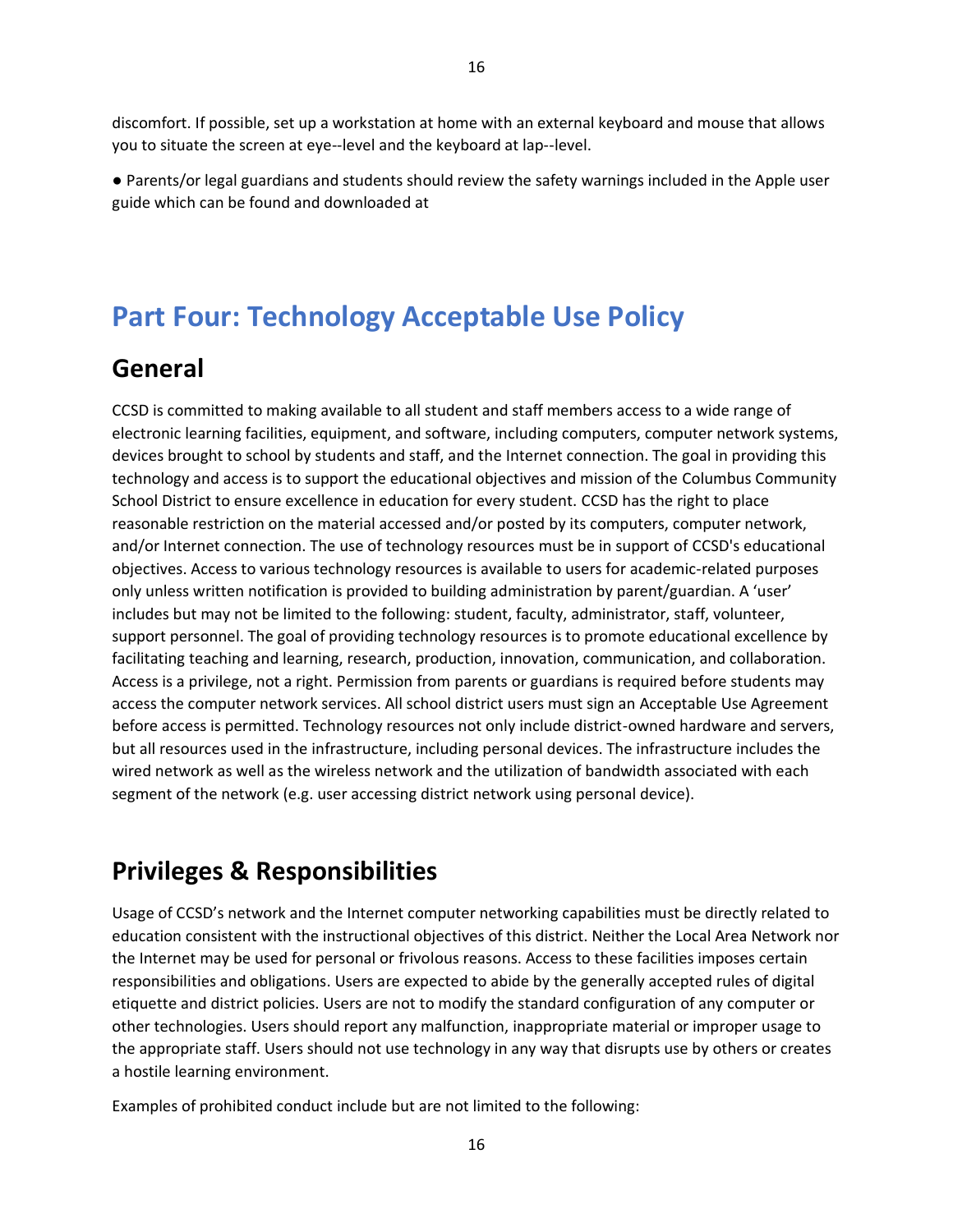- Use of another user's account.
- Attempting to breach the desktop security of a computer.
- Attempting to break into password protected areas of a network or tampering with network systems.

● Use of the technology infrastructure to obtain or distribute racially, religiously or sexually offensive material, pornographic or sexually explicit materials, to participate in hate groups or similar groups, or to engage or enable others to engage in gambling or any other illegal activity.

- Use of technology to engage in behavior prohibited by CCSD's anti-harassment and antibullying policy.
- Accessing CCSD blocked web sites.

● Activity that is likely to cause a substantial disruption to the orderly operation of the school and/or learning environment.

● Activity that is prohibited under state, federal, or local law. Any user who violates the acceptable use policy may be denied access to the school's technology resources.

### **Property Rights**

Users must respect the intellectual property of others by crediting sources and following all copyright laws. Users may not download or install software without administrative permission. All software loaded on CCSD's hardware is the property of CCSD and may not be copied or transmitted to any outside party: upon termination of employment, no employee shall remove any software or data from District owned computers. No student or employee may copy, download from the Internet or install onto a District computer or otherwise use any software in violation of applicable copyrights and license agreements.

### **Privacy**

### Electronically Stored Personal Data

CCSD permits the use of its computer facilities for the storage of personal data and files, so long as this does not adversely impact the operation or capacity of the system in a material way. Users shall not have a reasonable expectation of privacy while using district computers, networks, or technology. Examples of this include, but are not limited to the following:

- Columbus CSD Microsoft 365
- Cloud technology such as files stored on third party servers
- Email
- District computers, devices, network, and servers

### **District Monitoring**

CCSD has the right, but not the duty, to monitor any and all aspects of its computers, computer network systems, and Internet access including, but not limited to, monitoring sites students and staff visit on the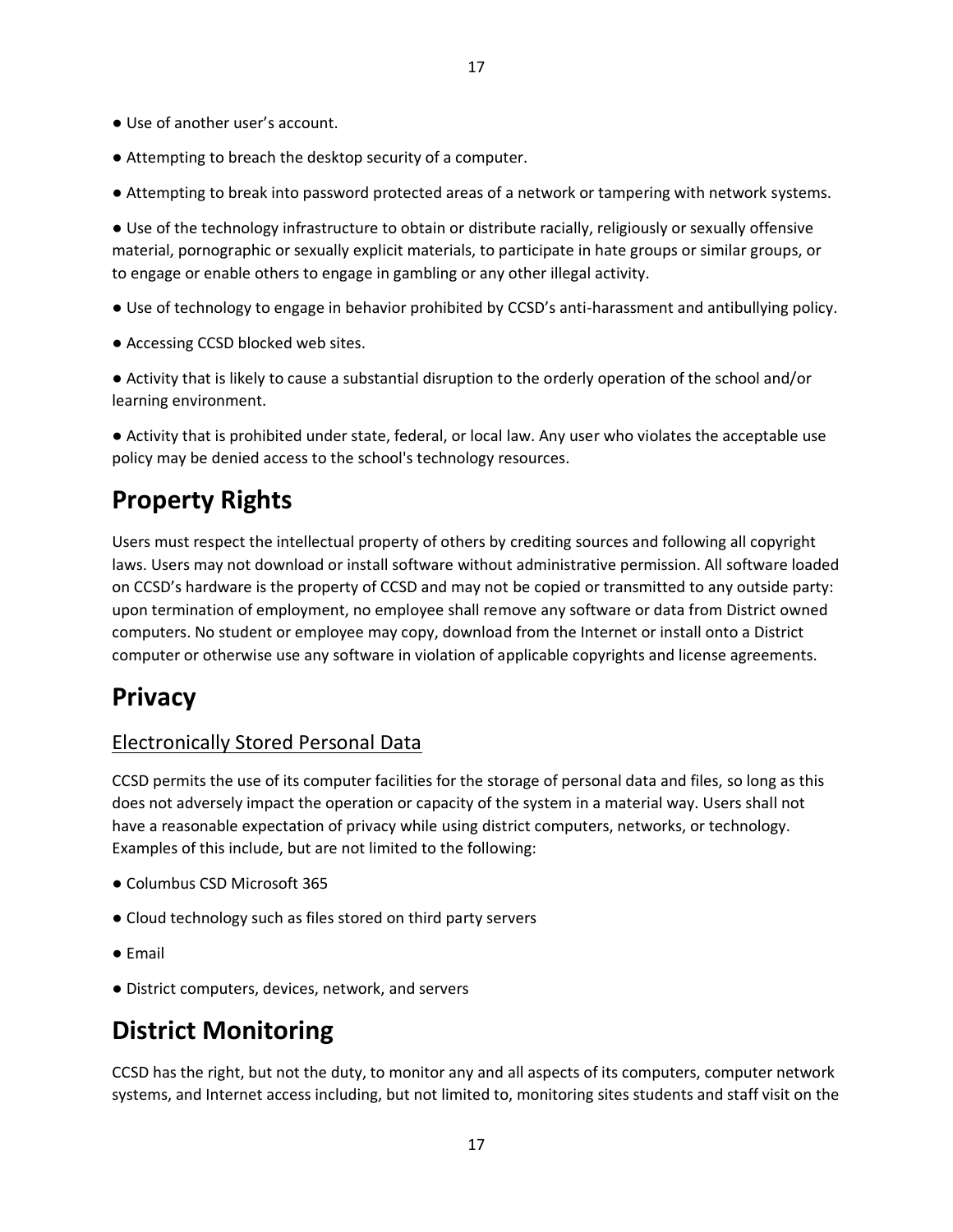Internet and reviewing email. The Administration and technology coordinator shall have both the authority and the right to review or monitor, with or without prior notice, the content of electronic communication for any reason, including but not limited to retrieval of information, investigation or resolution of network or communications problems, prevention of system misuse, ensuring compliance with policies for use of third-party software and information, ensuring compliance with legal and regulatory requests and enforcement of this Policy.

CCSD also reserves the right to review, inspect the content of, and monitor all information residing on all computers and file servers for such purposes. Students and staff waive any right to privacy in anything they create, store, send, disseminate or receive on CCSD's computers and computer network systems, including the Internet. Users may not engage in activities that consume excessive amounts of network bandwidth, such as downloading, uploading and/or live streaming non-school-related content. If network administrators suspect high utilization of bandwidth or inappropriate use of district technology resources, a user may be asked to turn over a device and any passwords needed to verify the suspicions.

# **Safety**

Individuals who utilize CCSD's technology resources are expected to abide by the principles of digital citizenship, which are part of the CCSD curriculum. Reasonable efforts will be made to make sure students will be under supervision while on the network. However, it is always not possible to constantly monitor all individual network use. Some students may encounter information that may not be of educational value and/or may be inappropriate. If a student encounters such information, the student should terminate access to the information immediately and notify supervisory personnel or other appropriate personnel of what occurred.

# **Student Violations**

Students who violate the rules and policies stated in the student handbook, will be subject to the actions specified to the violation. Students and parents/or legal guardians should reference the Columbus Community School MS/HS Handbook, "Behavior Guidelines" section for additional information on student discipline as well as relevant CCSD Board Policies. These actions range from a verbal warning to expulsion. The interpretation, application, and modification of this policy are within the sole discretion of CCSD. Any questions or issues regarding this policy should be directed to the Superintendent, any building principal or the technology supervisor.

#### **Consequences for Violation of Computer Usage Rules:**

Please review the Handbook for building specific consequences for violations of Laptop user rules. By signing the User Agreement, you commit to the student expectations and understand the consequences for violation.